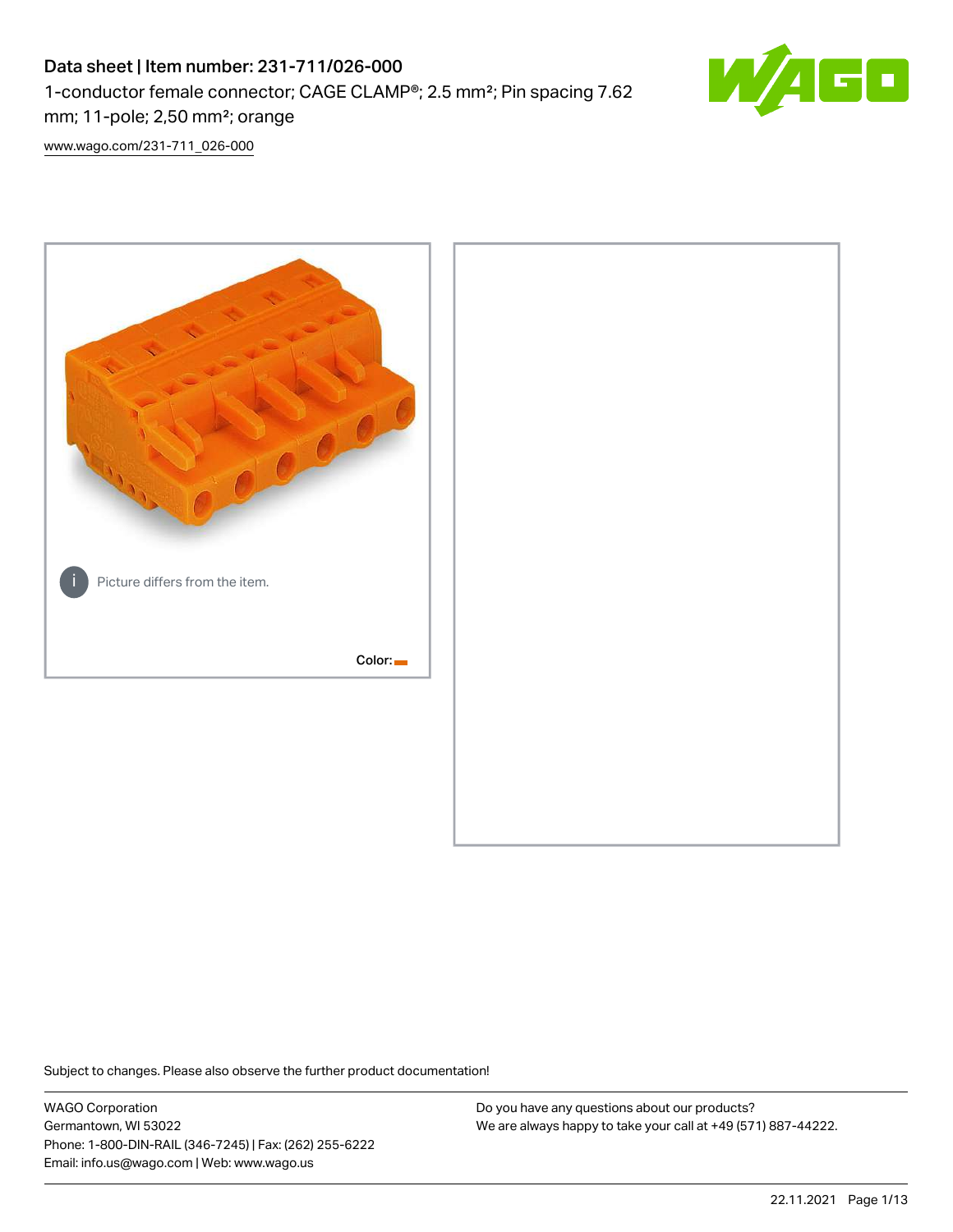

Dimensions in mm

 $L_1 =$  (pole no.  $-1$ ) x pin spacing + 5.08 mm + 1.5 mm

2- to 3-pole female connectors – one latch only

#### Item description

- Universal connection for all conductor types
- $\blacksquare$ Easy cable pre-assembly and on-unit wiring via vertical and horizontal CAGE CLAMP<sup>®</sup> actuation
- $\blacksquare$ Integrated test ports
- $\blacksquare$ With coding fingers

Subject to changes. Please also observe the further product documentation! Data

WAGO Corporation Germantown, WI 53022 Phone: 1-800-DIN-RAIL (346-7245) | Fax: (262) 255-6222 Email: info.us@wago.com | Web: www.wago.us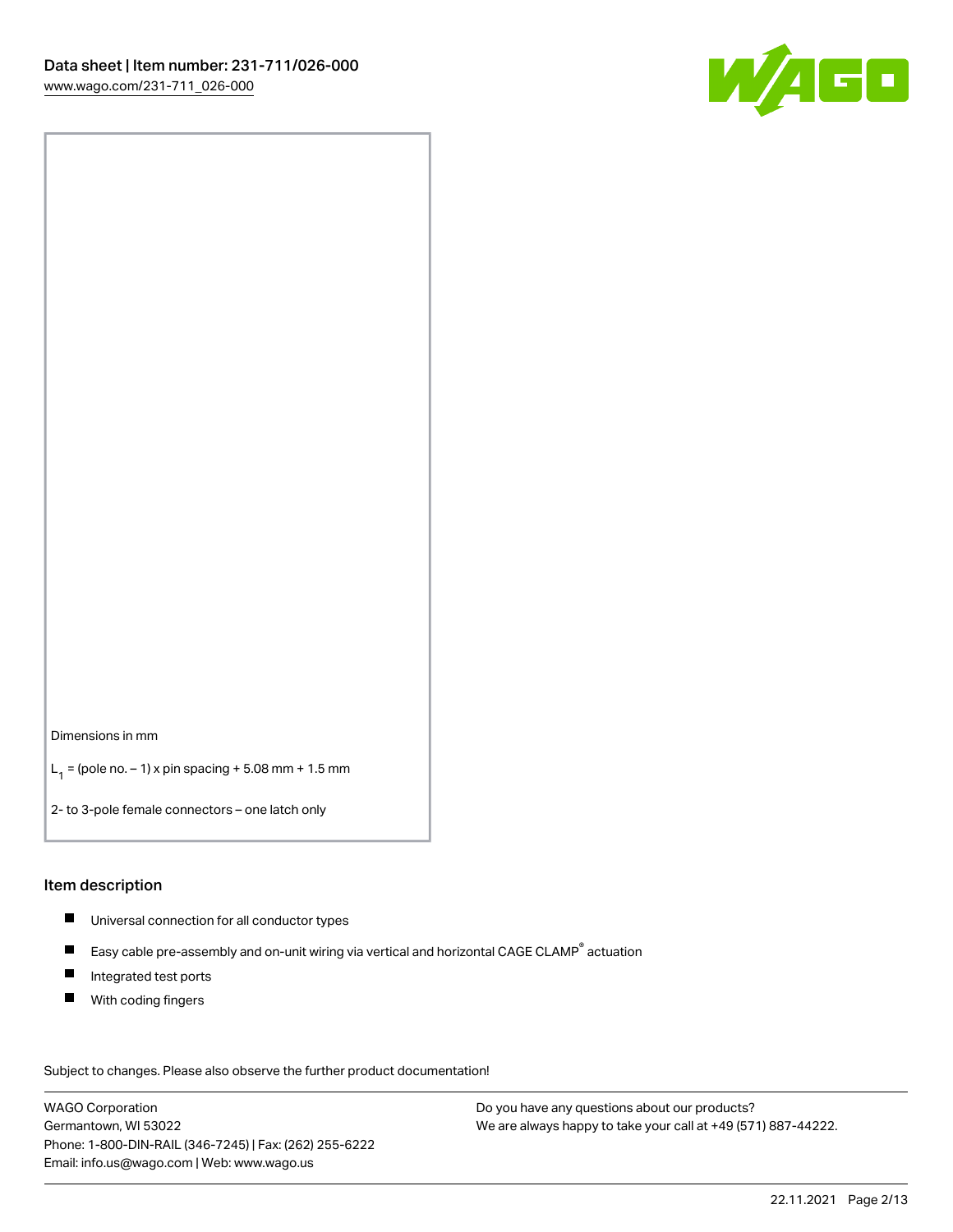

## Data Notes

| Safety information 1 | The MCS-MULTI CONNECTION SYSTEM includes connectors<br>without breaking capacity in accordance with DIN EN 61984. When<br>used as intended, these connectors must not be connected<br>/disconnected when live or under load. The circuit design should<br>ensure header pins, which can be touched, are not live when<br>unmated. |
|----------------------|-----------------------------------------------------------------------------------------------------------------------------------------------------------------------------------------------------------------------------------------------------------------------------------------------------------------------------------|
| Variants:            | Gold-plated or partially gold-plated contact surfaces<br>Other versions (or variants) can be requested from WAGO Sales or<br>configured at https://configurator.wago.com/                                                                                                                                                         |

## Electrical data

## IEC Approvals

| Ratings per                 | IEC/EN 60664-1                                                        |
|-----------------------------|-----------------------------------------------------------------------|
| Rated voltage (III / 3)     | 500 V                                                                 |
| Rated surge voltage (III/3) | 6 <sub>kV</sub>                                                       |
| Rated voltage (III/2)       | 630 V                                                                 |
| Rated surge voltage (III/2) | 6 <sub>k</sub> V                                                      |
| Nominal voltage (II/2)      | 1000V                                                                 |
| Rated surge voltage (II/2)  | 6 <sub>kV</sub>                                                       |
| Rated current               | 16A                                                                   |
| Legend (ratings)            | $(III / 2)$ $\triangle$ Overvoltage category III / Pollution degree 2 |

## UL Approvals

| Approvals per                  | UL 1059 |
|--------------------------------|---------|
| Rated voltage UL (Use Group B) | 300 V   |
| Rated current UL (Use Group B) | 15 A    |
| Rated voltage UL (Use Group D) | 300 V   |
| Rated current UL (Use Group D) | 10 A    |

## Ratings per UL

| Rated voltage UL 1977 | 300 V |
|-----------------------|-------|
| Rated current UL 1977 |       |

## CSA Approvals

Approvals per CSA

Subject to changes. Please also observe the further product documentation!

| <b>WAGO Corporation</b>                                | Do you have any questions about our products?                 |
|--------------------------------------------------------|---------------------------------------------------------------|
| Germantown, WI 53022                                   | We are always happy to take your call at +49 (571) 887-44222. |
| Phone: 1-800-DIN-RAIL (346-7245)   Fax: (262) 255-6222 |                                                               |
| Email: info.us@wago.com   Web: www.wago.us             |                                                               |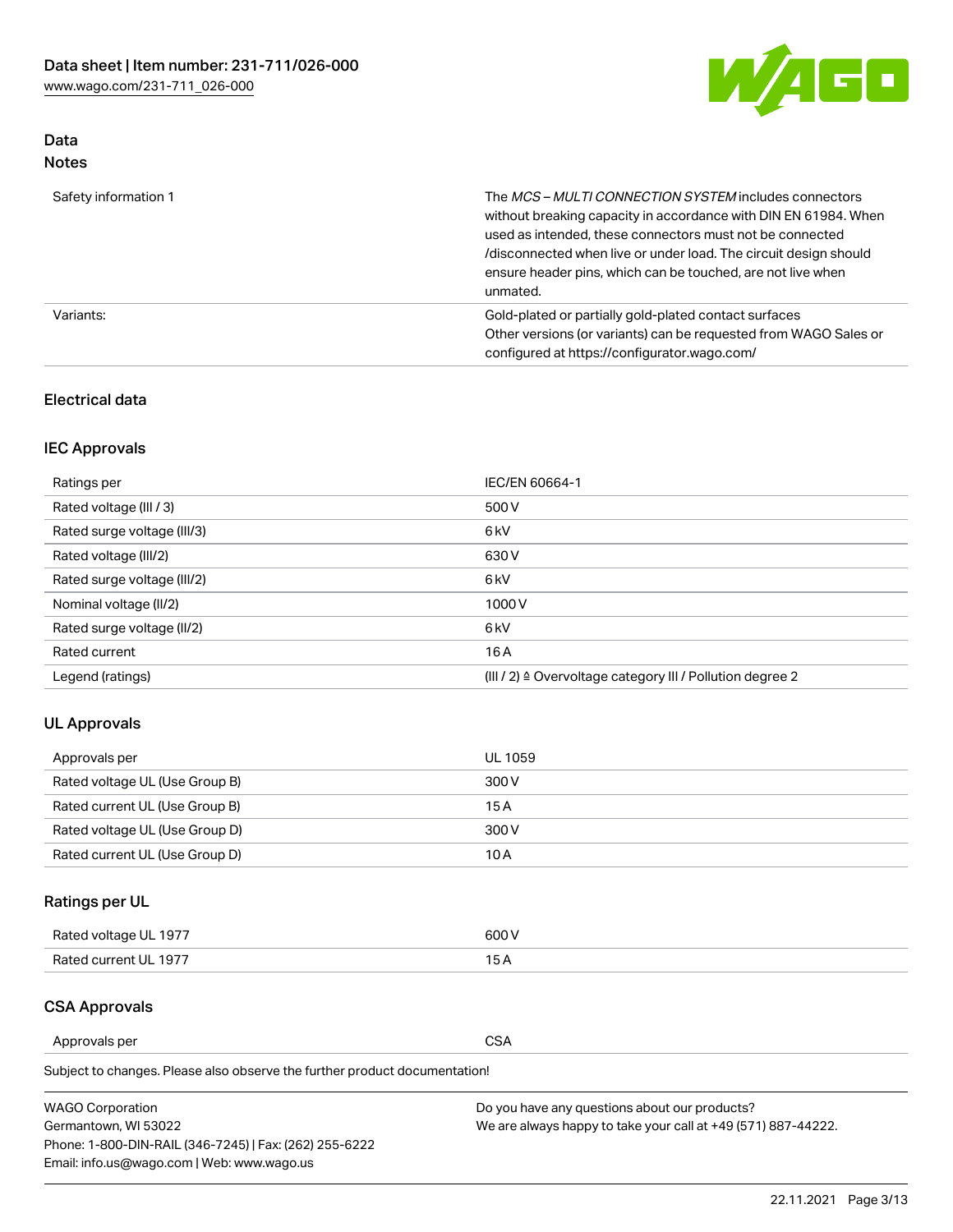[www.wago.com/231-711\\_026-000](http://www.wago.com/231-711_026-000)



| Rated voltage CSA (Use Group B) | 300 V |
|---------------------------------|-------|
| Rated current CSA (Use Group B) | 15 A  |
| Rated voltage CSA (Use Group D) | 300 V |
| Rated current CSA (Use Group D) | 10 A  |

## Connection data

| Total number of connection points |  |
|-----------------------------------|--|
| Total number of potentials        |  |
| Number of connection types        |  |
| Number of levels                  |  |

## Connection 1

| Connection technology                             | CAGE CLAMP®                             |
|---------------------------------------------------|-----------------------------------------|
| Actuation type                                    | Operating tool                          |
| Solid conductor                                   | $0.08$ 2.5 mm <sup>2</sup> / 28  12 AWG |
| Fine-stranded conductor                           | $0.082.5$ mm <sup>2</sup> / 28  12 AWG  |
| Fine-stranded conductor; with insulated ferrule   | $0.251.5$ mm <sup>2</sup>               |
| Fine-stranded conductor; with uninsulated ferrule | $0.252.5$ mm <sup>2</sup>               |
| Strip length                                      | $89$ mm / 0.31  0.35 inch               |
| Number of poles                                   | 11                                      |
| Conductor entry direction to mating direction     | 0°                                      |
|                                                   |                                         |

## Physical data

| Pin spacing | 7.62 mm / 0.3 inch    |
|-------------|-----------------------|
| Width       | 82.78 mm / 3.259 inch |
| Height      | 14.3 mm / 0.563 inch  |
| Depth       | 26.45 mm / 1.041 inch |

## Plug-in connection

| Contact type (pluggable connector) | Female connector/socket |
|------------------------------------|-------------------------|
| Connector (connection type)        | for conductor           |
| Mismating protection               | No                      |
| Locking of plug-in connection      | Without                 |

## Material data

Color contracts and contracts of the contracts of the contracts of the contracts of the contracts of the contracts of the contracts of the contracts of the contracts of the contracts of the contracts of the contracts of th

Subject to changes. Please also observe the further product documentation! Material group I

| <b>WAGO Corporation</b>                                | Do you have any questions about our products?                 |
|--------------------------------------------------------|---------------------------------------------------------------|
| Germantown, WI 53022                                   | We are always happy to take your call at +49 (571) 887-44222. |
| Phone: 1-800-DIN-RAIL (346-7245)   Fax: (262) 255-6222 |                                                               |
| Email: info.us@wago.com   Web: www.wago.us             |                                                               |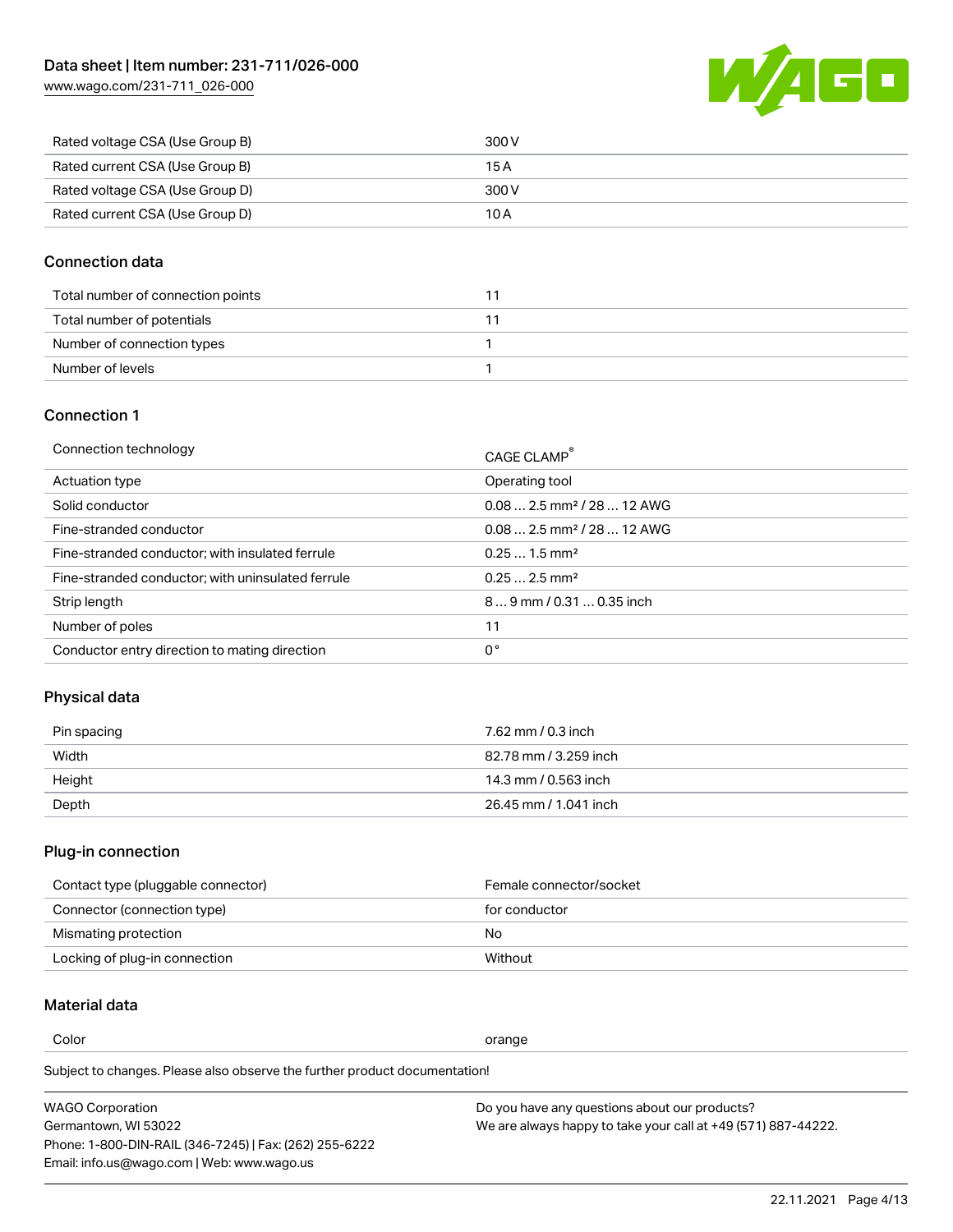[www.wago.com/231-711\\_026-000](http://www.wago.com/231-711_026-000)



| Material group              |                                   |
|-----------------------------|-----------------------------------|
| Insulation material         | Polyamide (PA66)                  |
| Flammability class per UL94 | V <sub>0</sub>                    |
| Clamping spring material    | Chrome nickel spring steel (CrNi) |
| Contact material            | Copper alloy                      |
| Contact plating             | tin-plated                        |
| Fire load                   | 0.381 MJ                          |
| Weight                      | 23.1 g                            |
|                             |                                   |

## Environmental requirements

| Limit temperature range | $-60+85 °C$ |  |
|-------------------------|-------------|--|
|-------------------------|-------------|--|

## Commercial data

| Product Group         | 3 (Multi Conn. System) |
|-----------------------|------------------------|
| PU (SPU)              | 25 Stück               |
| Packaging type        | box                    |
| Country of origin     | <b>DE</b>              |
| <b>GTIN</b>           | 4044918352550          |
| Customs tariff number | 8536694040             |

## Approvals / Certificates

### Country specific Approvals

| Logo | Approval                               | <b>Additional Approval Text</b> | Certificate<br>name |
|------|----------------------------------------|---------------------------------|---------------------|
|      | CВ<br><b>DEKRA Certification B.V.</b>  | IEC 61984                       | NL-39756            |
|      | <b>CSA</b><br>DEKRA Certification B.V. | C <sub>22.2</sub>               | 1466354             |

### Ship Approvals

| Logo | Approval                                  | <b>Additional Approval Text</b> | Certificate<br>name               |
|------|-------------------------------------------|---------------------------------|-----------------------------------|
| ABS  | <b>ABS</b><br>American Bureau of Shipping | $\overline{\phantom{0}}$        | $19-$<br>HG1869876-<br><b>PDA</b> |
|      | <b>BV</b>                                 | IEC 60998                       | 11915/D0                          |

Subject to changes. Please also observe the further product documentation!

| WAGO Corporation                                       | Do you have any questions about our products?                 |
|--------------------------------------------------------|---------------------------------------------------------------|
| Germantown, WI 53022                                   | We are always happy to take your call at +49 (571) 887-44222. |
| Phone: 1-800-DIN-RAIL (346-7245)   Fax: (262) 255-6222 |                                                               |
| Email: info.us@wago.com   Web: www.wago.us             |                                                               |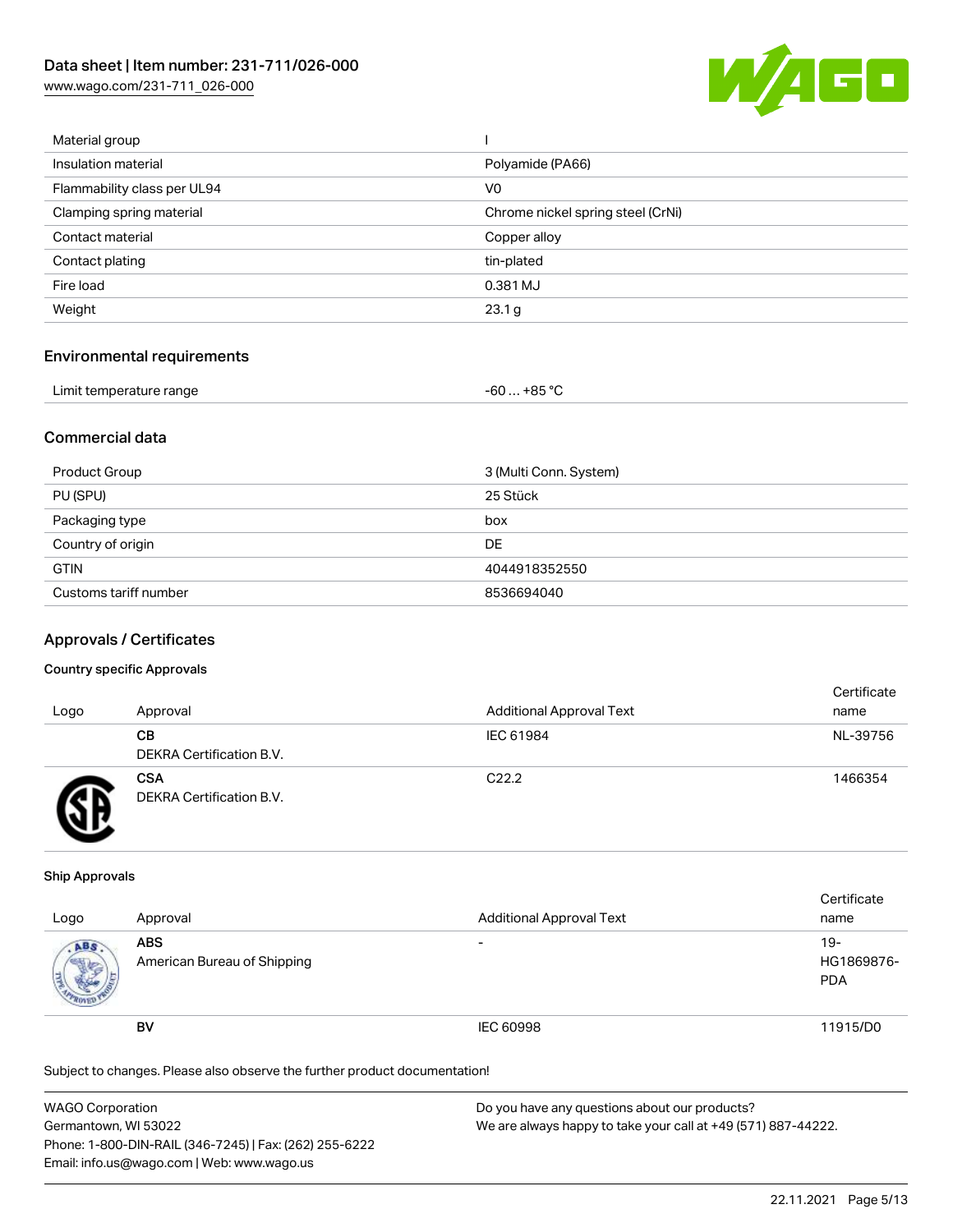



Bureau Veritas S.A. BV

| <b>UL-Approvals</b> |                                                                                                                                                                                 |                                 |                                  |
|---------------------|---------------------------------------------------------------------------------------------------------------------------------------------------------------------------------|---------------------------------|----------------------------------|
| Logo                | Approval                                                                                                                                                                        | <b>Additional Approval Text</b> | Certificate<br>name              |
|                     | <b>UR</b><br>Underwriters Laboratories Inc.                                                                                                                                     | <b>UL 1977</b>                  | E45171                           |
|                     | <b>UR</b><br>Underwriters Laboratories Inc.                                                                                                                                     | <b>UL 1059</b>                  | E45172                           |
| Counterpart         |                                                                                                                                                                                 |                                 |                                  |
|                     | Item no.231-771/001-000<br>THT male header; 1.2 x 1.2 mm solder pin; straight; Pin spacing 7.62 mm; 11-pole; orange                                                             |                                 | www.wago.com/231-771<br>/001-000 |
|                     | Item no.231-741/001-000<br>THT male header; 1.0 x 1.0 mm solder pin; straight; Pin spacing 7.62 mm; 11-pole; orange                                                             |                                 | www.wago.com/231-741<br>/001-000 |
|                     | Item no.231-941/001-000<br>THT male header; 1.0 x 1.0 mm solder pin; angled; Pin spacing 7.62 mm; 11-pole; orange                                                               |                                 | www.wago.com/231-941<br>/001-000 |
|                     | Item no.231-971/001-000<br>THT male header; 1.2 x 1.2 mm solder pin; angled; Pin spacing 7.62 mm; 11-pole; orange                                                               |                                 | www.wago.com/231-971<br>/001-000 |
|                     | Item no.232-591/007-000<br>Double pin header; DIN-35 rail mounting; 11-pole; Pin spacing 7.62 mm; orange                                                                        |                                 | www.wago.com/232-591<br>/007-000 |
|                     | Item no.731-641<br>1-conductor male connector; CAGE CLAMP®; 2.5 mm <sup>2</sup> ; Pin spacing 7.62 mm; 11-pole; 2,50 mm <sup>2</sup> ; orange                                   |                                 | www.wago.com/731-641             |
|                     | Item no.731-641/018-000<br>1-conductor male connector; CAGE CLAMP®; 2.5 mm <sup>2</sup> ; Pin spacing 7.62 mm; 11-pole; Snap-in<br>mounting feet; 2,50 mm <sup>2</sup> ; orange |                                 | www.wago.com/731-641<br>/018-000 |

WAGO Corporation Germantown, WI 53022 Phone: 1-800-DIN-RAIL (346-7245) | Fax: (262) 255-6222 Email: info.us@wago.com | Web: www.wago.us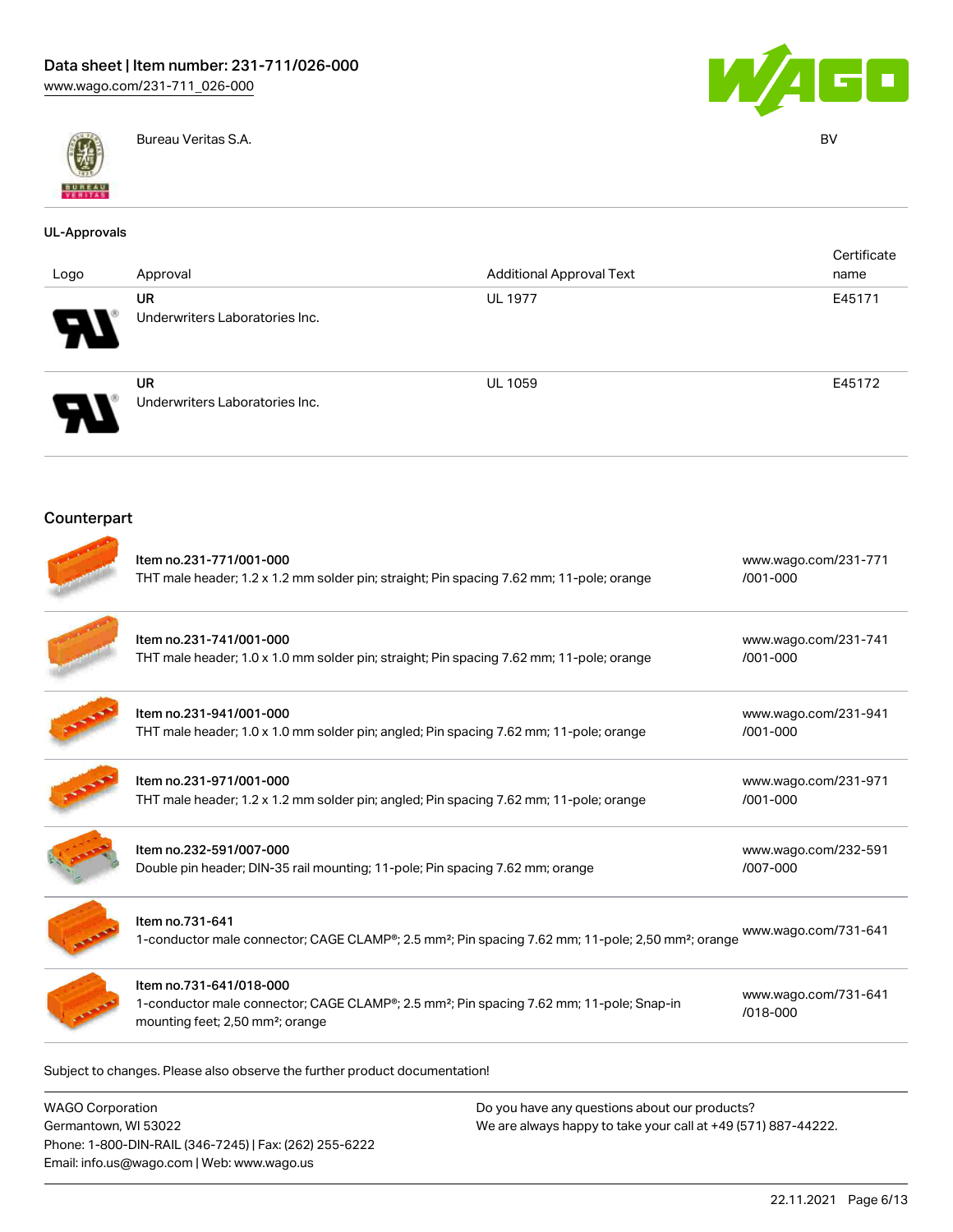



#### Item no.731-641/019-000

1-conductor male connector; CAGE CLAMP®; 2.5 mm²; Pin spacing 7.62 mm; 11-pole; clamping collar; 2,50 mm²; orange [www.wago.com/731-641](https://www.wago.com/731-641/019-000) [/019-000](https://www.wago.com/731-641/019-000)



#### Item no.731-641/114-000

1-conductor male connector; CAGE CLAMP®; 2.5 mm²; Pin spacing 7.62 mm; 11-pole; Snap-in flange; 2,50 mm²; orange [www.wago.com/731-641](https://www.wago.com/731-641/114-000) [/114-000](https://www.wago.com/731-641/114-000)

#### Optional accessories

#### Cover



Item no.: 231-669

Lockout caps; for covering unused clamping units; orange [www.wago.com/231-669](http://www.wago.com/231-669)

#### Insulations stops

Insulation stop



Item no.: 231-673

Insulation stop; 0.08-0.2 mm<sup>2</sup> / 0.2 mm<sup>2</sup> "s"; white [www.wago.com/231-673](http://www.wago.com/231-673) www.wago.com/231-673



## Item no.: 231-674

Insulation stop; 0.25 - 0.5 mm²; light gray [www.wago.com/231-674](http://www.wago.com/231-674)



Item no.: 231-675 Insulation stop; 0.75 - 1 mm²; dark gray [www.wago.com/231-675](http://www.wago.com/231-675)<br>Insulation stop; 0.75 - 1 mm²; dark gray

#### Marking accessories

Marking strip

|                 | Item no.: 210-331/762-202<br>Marking strips; as a DIN A4 sheet; MARKED; 1-16 (100x); Height of marker strip: 2.3 mm/0.091 in; Strip<br>length 182 mm; Horizontal marking; Self-adhesive; white | www.wago.com/210-331<br>/762-202 |
|-----------------|------------------------------------------------------------------------------------------------------------------------------------------------------------------------------------------------|----------------------------------|
|                 | Item no.: 210-332/762-020<br>Marking strips; as a DIN A4 sheet; MARKED; 1-20 (80x); Height of marker strip: 3 mm; Strip length 182<br>mm; Horizontal marking; Self-adhesive; white             | www.wago.com/210-332<br>/762-020 |
| <b>Ferrules</b> |                                                                                                                                                                                                |                                  |
| Ferrule         |                                                                                                                                                                                                |                                  |
|                 | Item no.: 216-101<br>Ferrule; Sleeve for 0.5 mm <sup>2</sup> / AWG 22; uninsulated; electro-tin plated; silver-colored                                                                         | www.wago.com/216-101             |
|                 | Item no.: 216-104<br>Ferrule; Sleeve for 1.5 mm <sup>2</sup> / AWG 16; uninsulated; electro-tin plated; silver-colored                                                                         | www.wago.com/216-104             |
|                 | Item no.: 216-106                                                                                                                                                                              |                                  |

Subject to changes. Please also observe the further product documentation!

WAGO Corporation Germantown, WI 53022 Phone: 1-800-DIN-RAIL (346-7245) | Fax: (262) 255-6222 Email: info.us@wago.com | Web: www.wago.us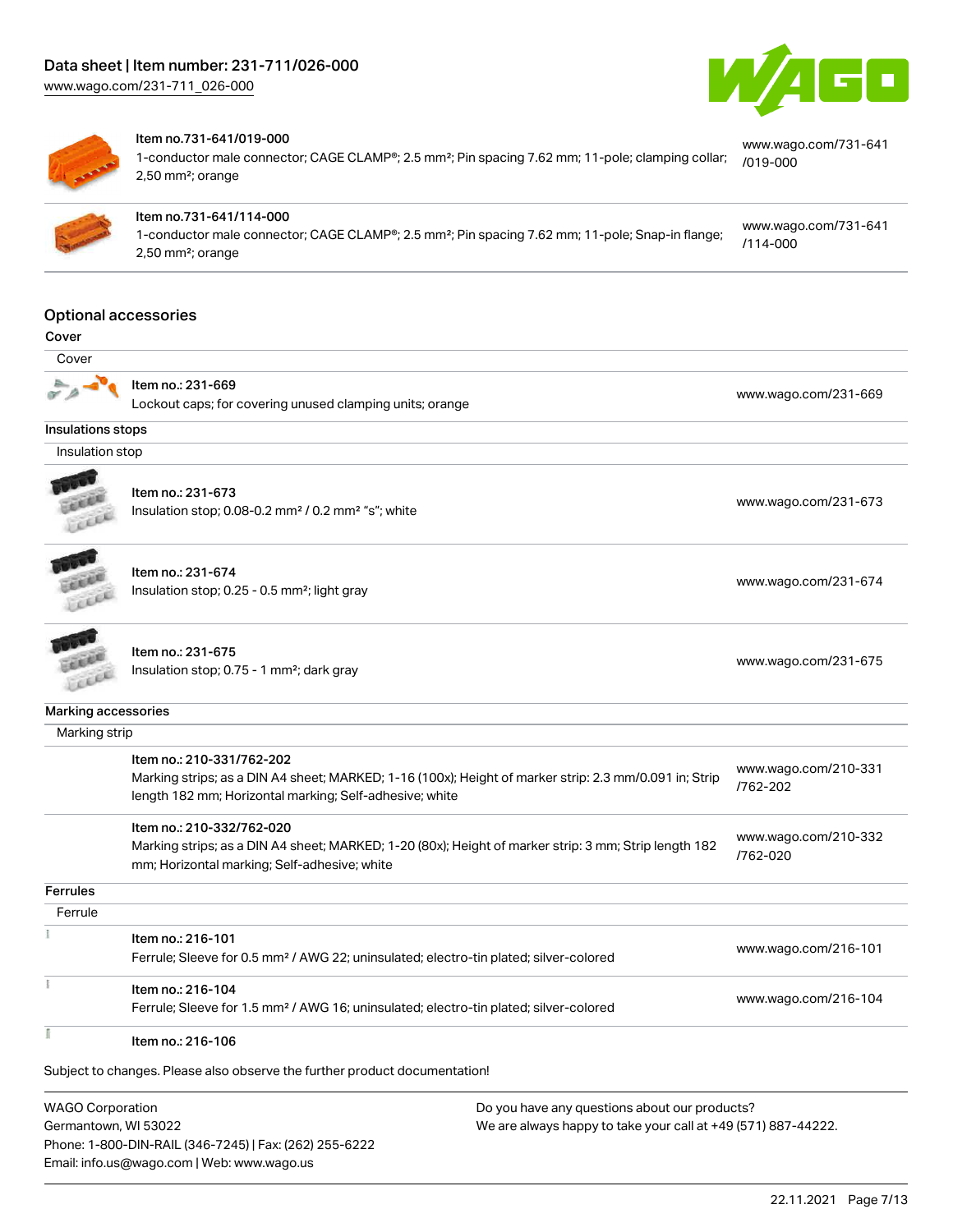

Ferrule; Sleeve for 2.5 mm² / AWG 14; uninsulated; electro-tin plated; silver-colored [www.wago.com/216-106](http://www.wago.com/216-106)  $\frac{1}{2}$ Item no.: 216-102 Ferrule; Sleeve for 0.75 mm² / AWG 20; uninsulated; electro-tin plated; silver-colored [www.wago.com/216-102](http://www.wago.com/216-102) Item no.: 216-103 Ferrule; Sleeve for 1 mm² / AWG 18; uninsulated; electro-tin plated [www.wago.com/216-103](http://www.wago.com/216-103) Item no.: 216-123 Ferrule; Sleeve for 1 mm² / AWG 18; uninsulated; electro-tin plated; silver-colored [www.wago.com/216-123](http://www.wago.com/216-123) Item no.: 216-122 Ferrule; Sleeve for 0.75 mm² / AWG 20; uninsulated; electro-tin plated; silver-colored [www.wago.com/216-122](http://www.wago.com/216-122) Item no.: 216-124 Ferrule; Sleeve for 1.5 mm² / AWG 16; uninsulated; electro-tin plated [www.wago.com/216-124](http://www.wago.com/216-124) Item no.: 216-142 Ferrule; Sleeve for 0.75 mm² / 18 AWG; uninsulated; electro-tin plated; electrolytic copper; gastight [www.wago.com/216-142](http://www.wago.com/216-142) crimped; acc. to DIN 46228, Part 1/08.92 Item no.: 216-132 Ferrule; Sleeve for 0.34 mm² / AWG 24; uninsulated; electro-tin plated [www.wago.com/216-132](http://www.wago.com/216-132) Item no.: 216-121 Ferrule; Sleeve for 0.5 mm² / AWG 22; uninsulated; electro-tin plated; silver-colored [www.wago.com/216-121](http://www.wago.com/216-121) Item no.: 216-143 Ferrule; Sleeve for 1 mm² / AWG 18; uninsulated; electro-tin plated; electrolytic copper; gastight [www.wago.com/216-143](http://www.wago.com/216-143) crimped; acc. to DIN 46228, Part 1/08.92 Item no.: 216-131 Ferrule; Sleeve for 0.25 mm² / AWG 24; uninsulated; electro-tin plated; silver-colored [www.wago.com/216-131](http://www.wago.com/216-131) Item no.: 216-141 Ferrule; Sleeve for 0.5 mm² / 20 AWG; uninsulated; electro-tin plated; electrolytic copper; gastight [www.wago.com/216-141](http://www.wago.com/216-141) crimped; acc. to DIN 46228, Part 1/08.92 Item no.: 216-152 Ferrule; Sleeve for 0.34 mm² / AWG 24; uninsulated; electro-tin plated [www.wago.com/216-152](http://www.wago.com/216-152) Item no.: 216-203 Ferrule; Sleeve for 1 mm² / AWG 18; insulated; electro-tin plated; red [www.wago.com/216-203](http://www.wago.com/216-203) Item no.: 216-202 Ferrule; Sleeve for 0.75 mm² / 18 AWG; insulated; electro-tin plated; gray [www.wago.com/216-202](http://www.wago.com/216-202) Item no.: 216-151 Ferrule; Sleeve for 0.25 mm² / AWG 24; uninsulated; electro-tin plated [www.wago.com/216-151](http://www.wago.com/216-151) Item no.: 216-204 Ferrule; Sleeve for 1.5 mm² / AWG 16; insulated; electro-tin plated; black [www.wago.com/216-204](http://www.wago.com/216-204) Item no.: 216-144 Ferrule; Sleeve for 1.5 mm² / AWG 16; uninsulated; electro-tin plated; electrolytic copper; gastight [www.wago.com/216-144](http://www.wago.com/216-144) crimped; acc. to DIN 46228, Part 1/08.92; silver-colored Subject to changes. Please also observe the further product documentation!

WAGO Corporation Germantown, WI 53022 Phone: 1-800-DIN-RAIL (346-7245) | Fax: (262) 255-6222 Email: info.us@wago.com | Web: www.wago.us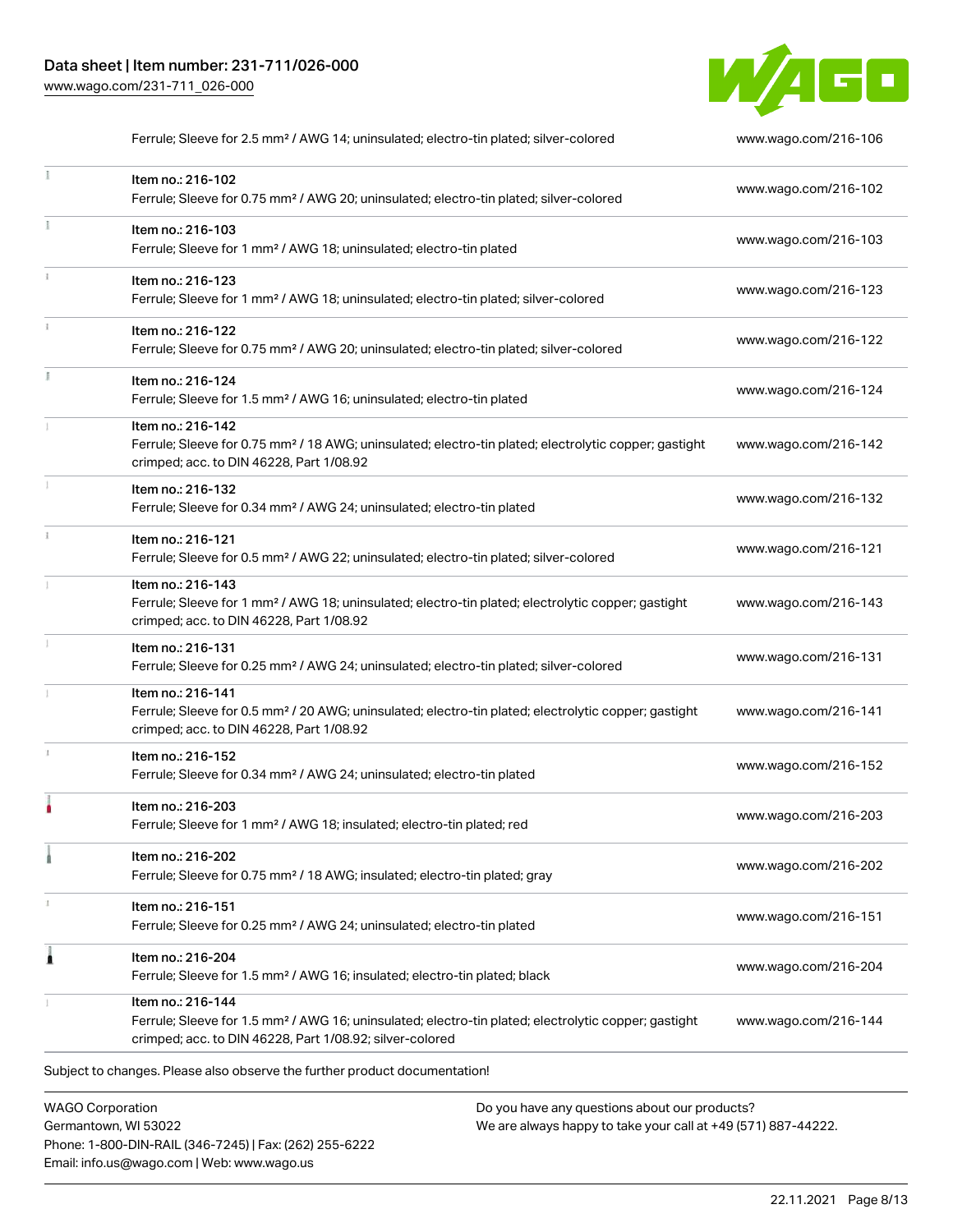## Data sheet | Item number: 231-711/026-000

[www.wago.com/231-711\\_026-000](http://www.wago.com/231-711_026-000)



|   | Item no.: 216-201<br>Ferrule; Sleeve for 0.5 mm <sup>2</sup> / 20 AWG; insulated; electro-tin plated; white                                                                                             | www.wago.com/216-201 |
|---|---------------------------------------------------------------------------------------------------------------------------------------------------------------------------------------------------------|----------------------|
| ۸ | Item no.: 216-223<br>Ferrule; Sleeve for 1 mm <sup>2</sup> / AWG 18; insulated; electro-tin plated; red                                                                                                 | www.wago.com/216-223 |
|   | Item no.: 216-241<br>Ferrule; Sleeve for 0.5 mm <sup>2</sup> / 20 AWG; insulated; electro-tin plated; electrolytic copper; gastight<br>crimped; acc. to DIN 46228, Part 4/09.90; white                  | www.wago.com/216-241 |
|   | Item no.: 216-242<br>Ferrule; Sleeve for 0.75 mm <sup>2</sup> / 18 AWG; insulated; electro-tin plated; electrolytic copper; gastight<br>crimped; acc. to DIN 46228, Part 4/09.90; gray                  | www.wago.com/216-242 |
|   | Item no.: 216-222<br>Ferrule; Sleeve for 0.75 mm <sup>2</sup> / 18 AWG; insulated; electro-tin plated; gray                                                                                             | www.wago.com/216-222 |
|   | Item no.: 216-221<br>Ferrule; Sleeve for 0.5 mm <sup>2</sup> / 20 AWG; insulated; electro-tin plated; white                                                                                             | www.wago.com/216-221 |
| 1 | Item no.: 216-224<br>Ferrule; Sleeve for 1.5 mm <sup>2</sup> / AWG 16; insulated; electro-tin plated; black                                                                                             | www.wago.com/216-224 |
| ٠ | Item no.: 216-243<br>Ferrule; Sleeve for 1 mm <sup>2</sup> / AWG 18; insulated; electro-tin plated; electrolytic copper; gastight crimped; www.wago.com/216-243<br>acc. to DIN 46228, Part 4/09.90; red |                      |
| Ă | Item no.: 216-244<br>Ferrule; Sleeve for 1.5 mm <sup>2</sup> / AWG 16; insulated; electro-tin plated; electrolytic copper; gastight<br>crimped; acc. to DIN 46228, Part 4/09.90; black                  | www.wago.com/216-244 |
|   | Item no.: 216-263<br>Ferrule; Sleeve for 1 mm <sup>2</sup> / AWG 18; insulated; electro-tin plated; electrolytic copper; gastight crimped; www.wago.com/216-263<br>acc. to DIN 46228, Part 4/09.90; red |                      |
| 1 | Item no.: 216-264<br>Ferrule; Sleeve for 1.5 mm <sup>2</sup> / AWG 16; insulated; electro-tin plated; electrolytic copper; gastight<br>crimped; acc. to DIN 46228, Part 4/09.90; black                  | www.wago.com/216-264 |
| 1 | Item no.: 216-284<br>Ferrule; Sleeve for 1.5 mm <sup>2</sup> / AWG 16; insulated; electro-tin plated; electrolytic copper; gastight<br>crimped; acc. to DIN 46228, Part 4/09.90; black                  | www.wago.com/216-284 |
|   | Item no.: 216-262<br>Ferrule; Sleeve for 0.75 mm <sup>2</sup> / 18 AWG; insulated; electro-tin plated; electrolytic copper; gastight<br>crimped; acc. to DIN 46228, Part 4/09.90; gray                  | www.wago.com/216-262 |
|   | Item no.: 216-301<br>Ferrule; Sleeve for 0.25 mm <sup>2</sup> / AWG 24; insulated; electro-tin plated; yellow                                                                                           | www.wago.com/216-301 |
|   | Item no.: 216-321<br>Ferrule; Sleeve for 0.25 mm <sup>2</sup> / AWG 24; insulated; electro-tin plated; yellow                                                                                           | www.wago.com/216-321 |
| ٠ | Item no.: 216-322<br>Ferrule; Sleeve for 0.34 mm <sup>2</sup> / 22 AWG; insulated; electro-tin plated; green                                                                                            | www.wago.com/216-322 |
|   | Item no.: 216-302<br>Ferrule; Sleeve for 0.34 mm <sup>2</sup> / 22 AWG; insulated; electro-tin plated; light turquoise                                                                                  | www.wago.com/216-302 |

WAGO Corporation Germantown, WI 53022 Phone: 1-800-DIN-RAIL (346-7245) | Fax: (262) 255-6222 Email: info.us@wago.com | Web: www.wago.us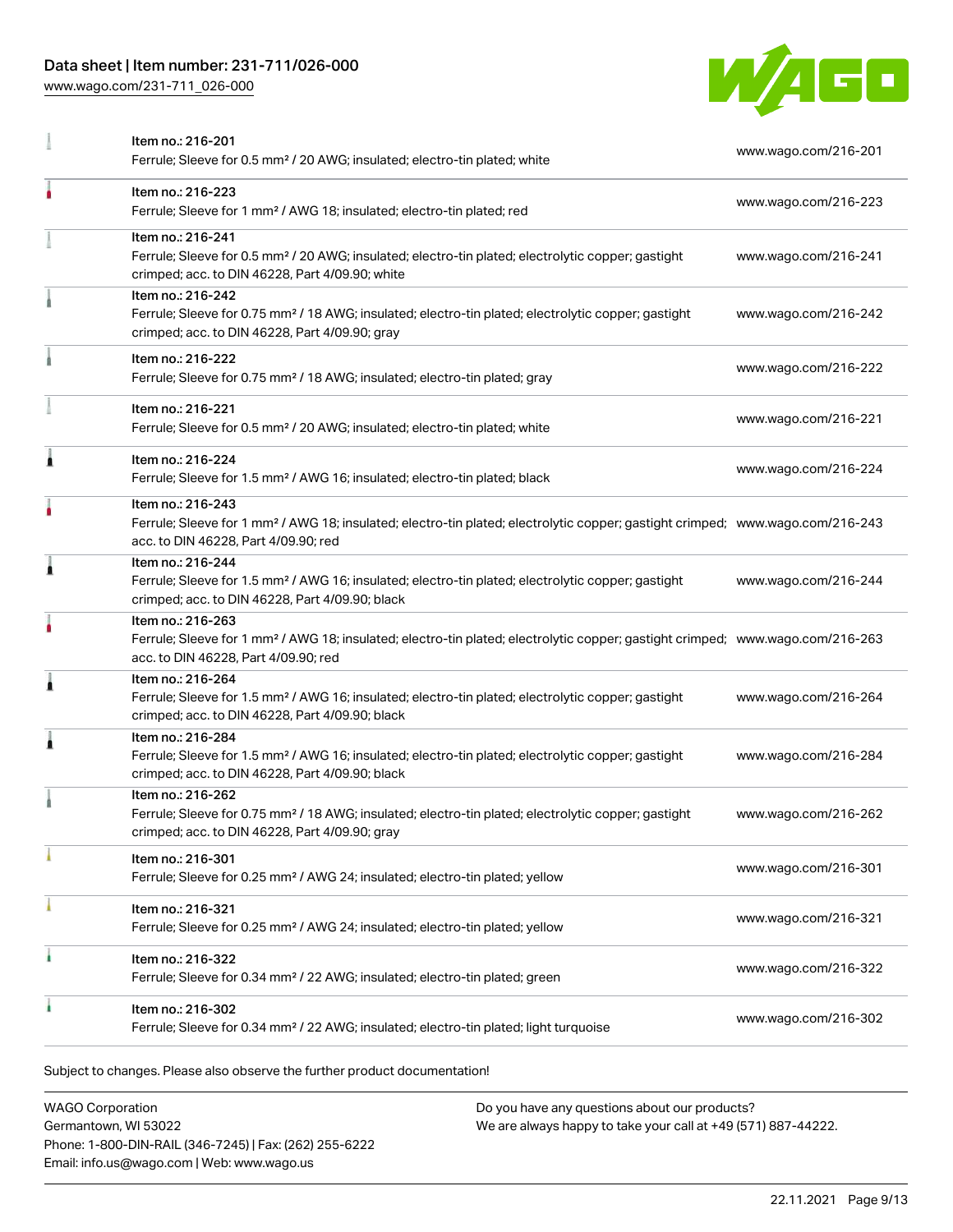## Data sheet | Item number: 231-711/026-000

[www.wago.com/231-711\\_026-000](http://www.wago.com/231-711_026-000)

Tools



# Operating tool Item no.: 231-131 Operating tool; made of insulating material; 1-way; loose; white [www.wago.com/231-131](http://www.wago.com/231-131) www.wago.com/231-131 Item no.: 231-291 Operating tool; made of insulating material; 1-way; loose; red [www.wago.com/231-291](http://www.wago.com/231-291) Testing accessories Testing accessories Item no.: 210-136 ntem no... 210 100<br>Test plug; 2 mm Ø; with 500 mm cable [www.wago.com/210-136](http://www.wago.com/210-136) Item no.: 231-662 Test plugs for female connectors; for 7.5 mm and 7.62 mm pin spacing; 2,50 mm²; light gray [www.wago.com/231-662](http://www.wago.com/231-662) Downloads Documentation Additional Information Technical explanations 2019 Apr 3 pdf 2.0 MB CAD files CAE data EPLAN Data Portal 231-711/026-000 URL [Download](https://www.wago.com/global/d/EPLAN_URLS_231-711%252F026-000)

| ZUKEN Portal 231-711/026-000      | URL | Download |
|-----------------------------------|-----|----------|
| EPLAN Data Portal 231-711/026-000 | URL | Download |
| CAD data                          |     |          |
| 2D/3D Models 231-711/026-000      | URL | Download |

## Environmental Product Compliance

#### Compliance Search

Subject to changes. Please also observe the further product documentation!

WAGO Corporation Germantown, WI 53022 Phone: 1-800-DIN-RAIL (346-7245) | Fax: (262) 255-6222 Email: info.us@wago.com | Web: www.wago.us

Do you have any questions about our products? We are always happy to take your call at +49 (571) 887-44222.

[Download](https://www.wago.com/global/d/1435602)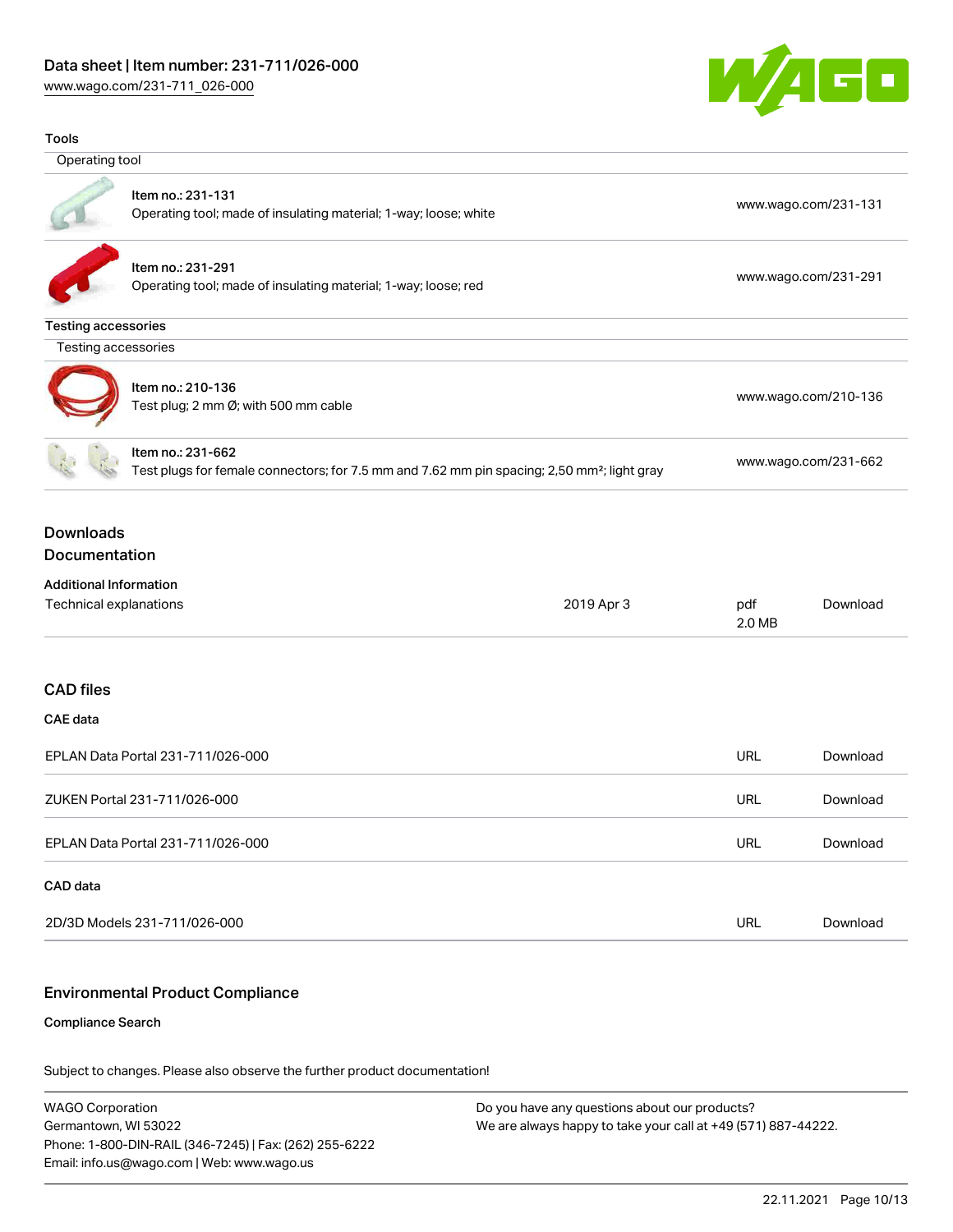Environmental Product Compliance 231-711/026-000



URL [Download](https://www.wago.com/global/d/ComplianceLinkMediaContainer_231-711_026-000)

1-conductor female connector; CAGE CLAMP®; 2.5 mm²; Pin spacing 7.62 mm; 11 pole; 2,50 mm²; orange

## Installation Notes



Inserting a conductor via 3.5 mm screwdriver – CAGE CLAMP® actuation parallel to conductor entry.



Inserting a conductor via 3.5 mm screwdriver – CAGE CLAMP® actuation perpendicular to conductor entry.



Inserting a conductor into CAGE CLAMP® unit via operating lever (231-291).



Inserting a conductor via operating tool.

Subject to changes. Please also observe the further product documentation!

WAGO Corporation Germantown, WI 53022 Phone: 1-800-DIN-RAIL (346-7245) | Fax: (262) 255-6222 Email: info.us@wago.com | Web: www.wago.us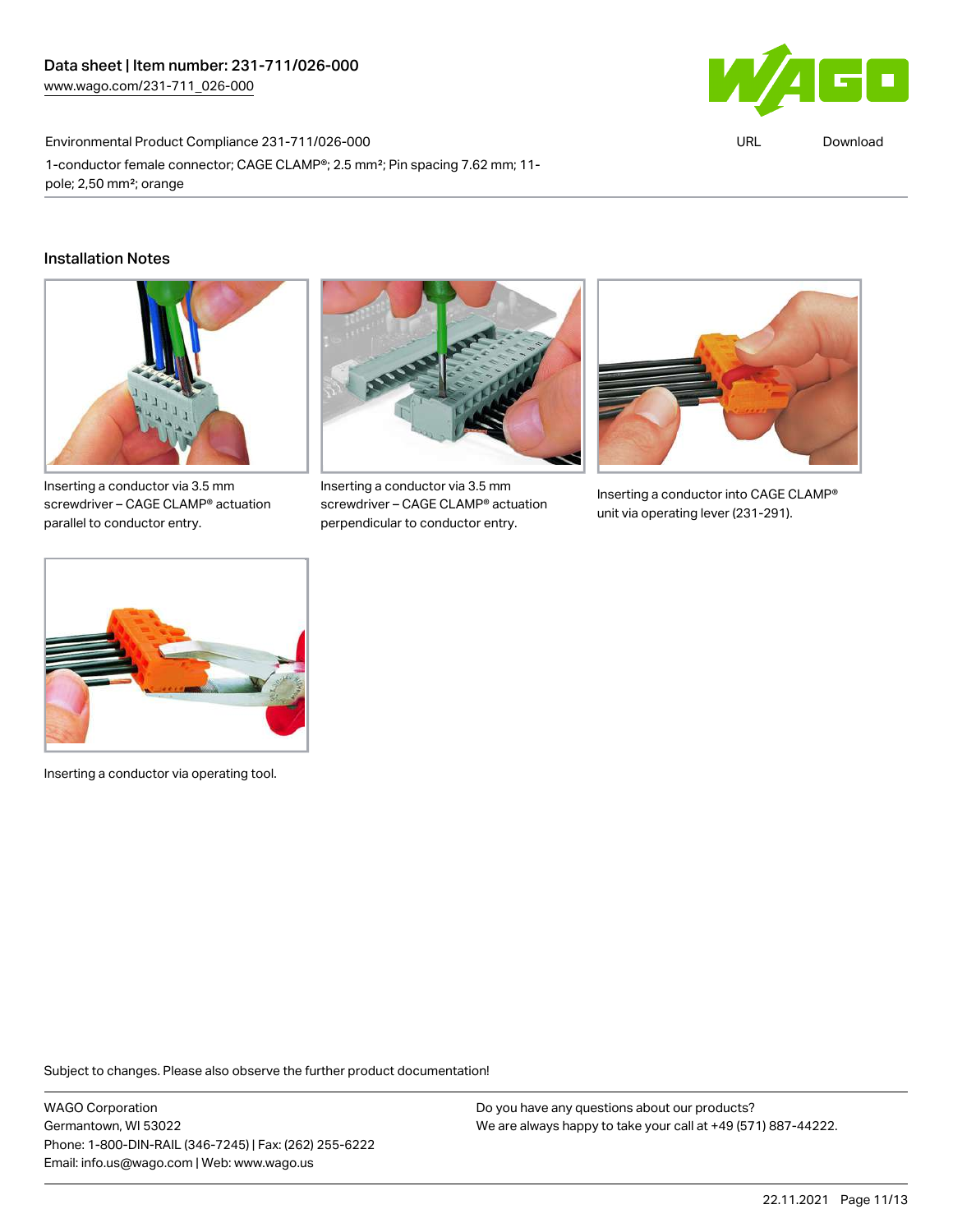



Coding a female connector by removing coding finger(s).



Testing – female connector with CAGE CLAMP®

Integrated test ports for testing perpendicular to conductor entry via 2 or 2.3 mm Ø test plug

#### Installation



Male connector with strain relief plate



Strain relief housing shown with a male connector equipped with CAGE CLAMP®

Subject to changes. Please also observe the further product documentation!

WAGO Corporation Germantown, WI 53022 Phone: 1-800-DIN-RAIL (346-7245) | Fax: (262) 255-6222 Email: info.us@wago.com | Web: www.wago.us